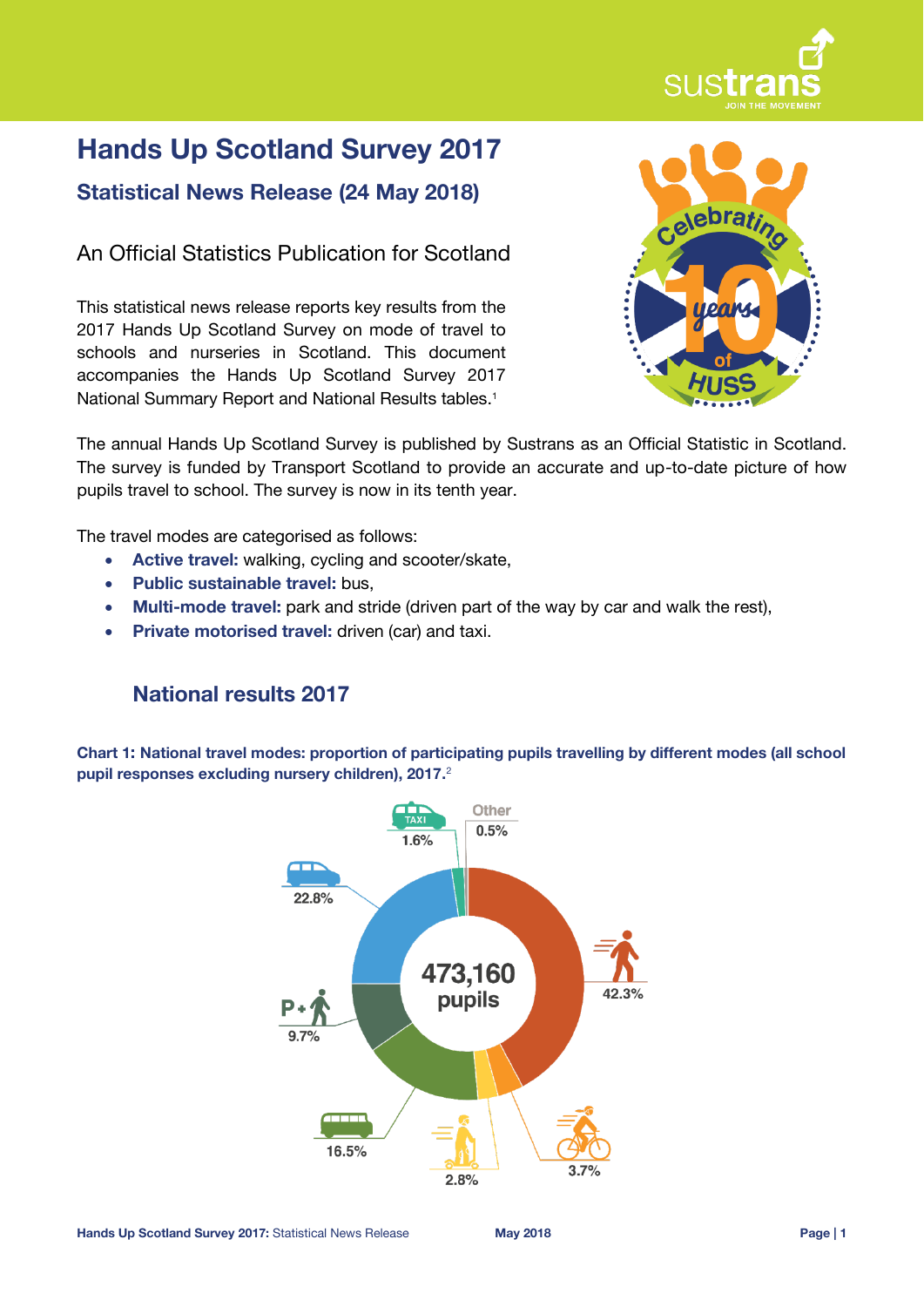

#### **Active travel**

48.8% (230,756) of school pupils (state and independent schools combined) said they normally travel to school in an active way, with walking the most common mode of travel to school.

- 42.3% of school pupils (200,032) said they normally walk to school.
- 3.7% of school pupils (17,617) said they normally cycle to school.
- 2.8% of school pupils (13,107) said they normally scooter or skate to school.

#### **Public sustainable travel**

16.5% of school pupils (78,175) said they normally travel to school by bus.

#### **Multi-mode travel**

9.7% of school pupils (46,087) said they normally park and stride to school.

#### **Private motorised travel**

24.5% of school pupils (115,780) said they normally travel to school using private motorised transport:

- 22.8% of school pupils (108,107) said they are normally driven to school in a car.
- 1.6% of school pupils (7,673) said they normally travel to school by taxi.

## **Response rates 2017**

#### **School response rates**

In 2017, a total of 3,234 schools and nurseries took part in the survey from all 32 local authorities in Scotland. 2,009 were schools and 1,225 were nurseries. Of this, 1,989 state schools (primary, secondary and SEN), participated which equates to 79.1% of all registered state schools in Scotland.

Between 2016 and 2017, there has been a 1.4 percentage point increase in state school (primary, secondary and SEN) pupil response rate. The total number of state schools, responding to the survey has increased from 1,923 in 2016 to 1,989 in 2017, but remains lower than the maximum of 2,045 schools in 2015.

#### **Pupil response rates**

In total, 515,005 nursery children and school pupils took part the survey. 473,160 were school pupils and 41,845 were nursery children. 466,956 state school (primary, secondary and SEN) pupils participated, which equates to 67.8% of all state school pupils enrolled in Scotland.

## **National results 2017: by school type**

Annual results highlight the extent of variation in travel behaviour between different school types and care should be taken when interpreting results across school types due to considerable variation in pupil response numbers. Due to rounding, row percentages may not always add up to 100.0%, and category totals may not always add up to the values presented for individual travel modes.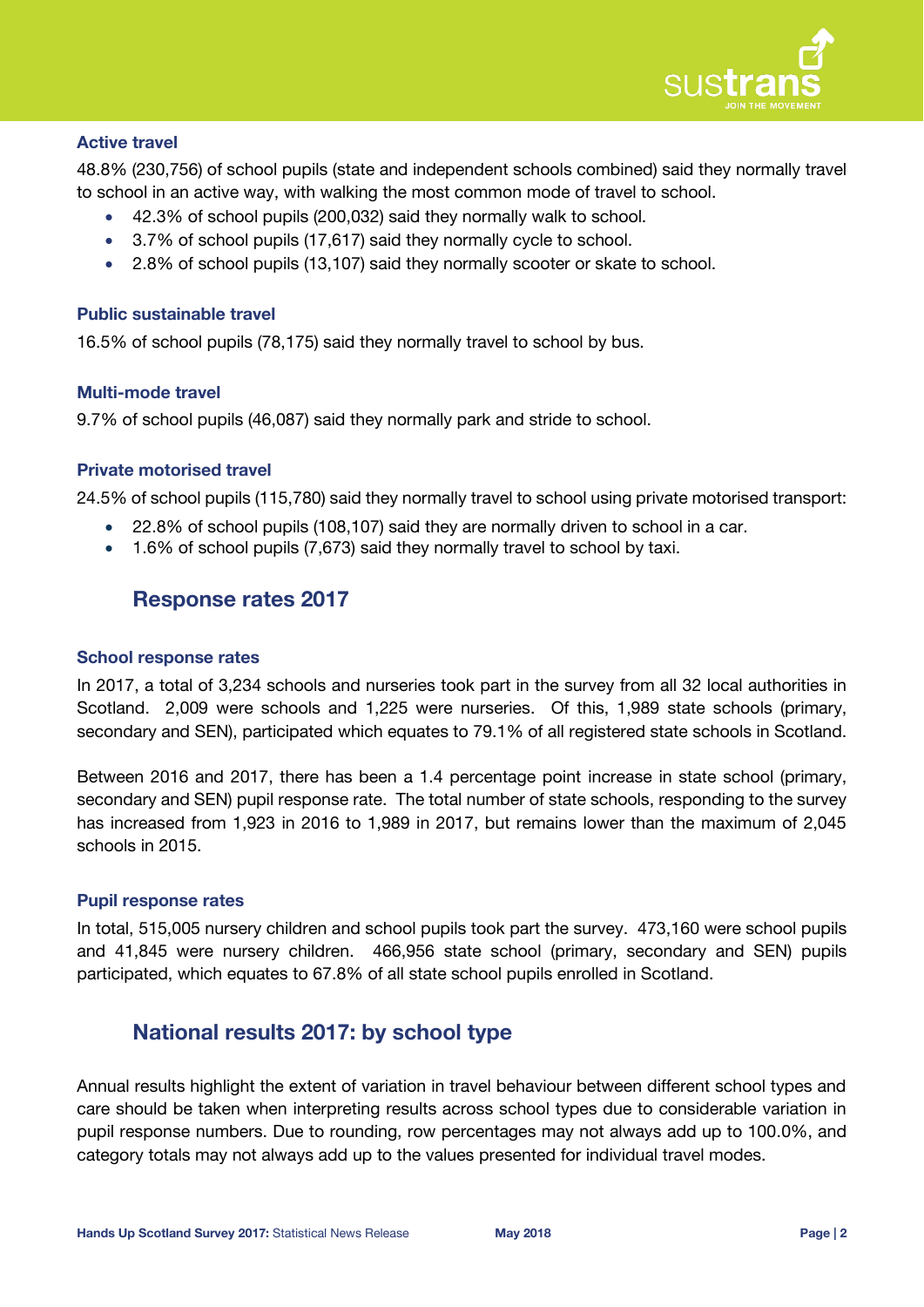

#### **Nursery schools**

- 42.3% of nursery children reported normally travelling to school by an active mode.
- 3.1% of nursery children reported normally travelling to school by public sustainable transport.
- 4.0% of nursery children reported normally travelling to school using multi-mode travel.
- 50.3% of nursery children reported normally travel to school using private motorised transport.

## **All state school (primary, secondary and SEN) comparison**

- Primary school pupils reported the highest level of active travel to school of all school types, at 53.1%, followed by secondary school pupils at 42.7%.
- The highest level of bus usage is reported in secondary schools, at 34.5% of pupils compared to 32.8% of SEN pupils and just 6.3% among primary school pupils.
- 12.6% of primary school pupils reported park and stride as their usual mode of travelling to school, compared to 4.5% of secondary school pupils.
- <span id="page-2-0"></span> Secondary school pupils reported the lowest levels of travel to school using private motorised transport of all school types, at 17.3%, compared to 27.8% of primary school pupils and 60.3% of SEN school pupils.

| School type | Walk  | Cycle   | Scooter<br>/Skate | <b>Bus</b> | Park &<br><b>Stride</b> | <b>Driven</b><br>(car) | Taxi  | Other | Total   |
|-------------|-------|---------|-------------------|------------|-------------------------|------------------------|-------|-------|---------|
| Nursery     | 35.4% | 3.4%    | 3.5%              | 3.1%       | 4.0%                    | 49.3%                  | 1.0%  | 0.4%  | 41.845  |
| Primary     | 43.7% | 5.2%    | 4.3%              | 6.3%       | 12.6%                   | 26.2%                  | .5%   | 0.2%  | 298.717 |
| Secondary   | 41.3% | $1.3\%$ | $0.2\%$           | 34.5%      | 4.5%                    | 16.1%                  | 1.2%  | 1.0%  | 166.404 |
| <b>SEN</b>  | 2.8%  | $\star$ | 0.0%              | 32.8%      | $\star$                 | 4.1%                   | 56.1% | 3.9%  | 1.835   |

#### **Table 1: National travel modes: by school type (state schools), 2017.** 3

## **State and independent school comparison**

- Pupils in state schools reported higher active travel levels (49.2%) compared to independent schools pupils (17.0%).
- A lower percentage of state school pupils (16.5%) reported normally travelling to school by bus, compared to 19.8% of independent school pupils.
- 9.7% of state school pupils reported travelling to school using multiple modes, compared to 14.7% of independent school pupils.
- A lower percentage of state school pupils normally travel using private motorised modes at 24.2% compared to 47.2% of independent school pupils. 22.5% of state school pupils reported normally travelling to school by car compared to 46.5% of independent school pupils. However, more state school pupils (1.6%) travel to school by taxi, compared to 0.7% of independent school pupils.

#### **Table 2: National travel modes: by school type (state schools and independent schools), 2017[.](#page-2-0)** 3

| School type   | Walk  | Cycle | Scooter<br>/Skate | <b>Bus</b> | Park &<br><b>Stride</b> | Driven<br>(car) | Taxi | Other | Total   |
|---------------|-------|-------|-------------------|------------|-------------------------|-----------------|------|-------|---------|
| State schools | 42.7% | 3.8%  | 2.8%              | 16.5%      | 9.7%                    | 22.5%           | 1.6% | 0.5%  | 466.956 |
| Independent   | 14.1% | l.4%  | 1.5%              | 19.8%      | 14.7%                   | 46.5%           | 0.7% | 1.3%  | 6.204   |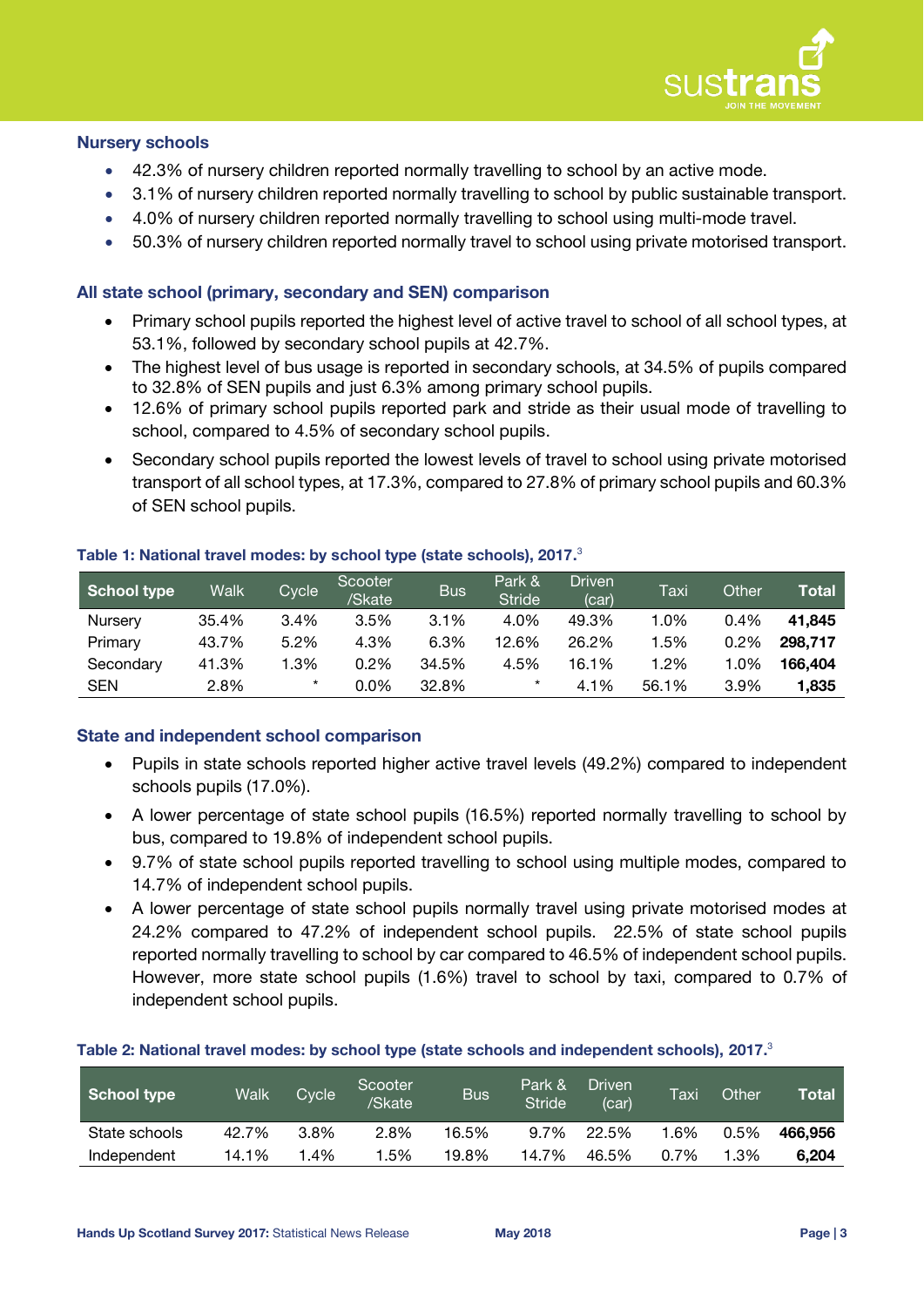

# **National results comparison: 2008-2017**

As 2010 was the first year all local authorities took part, this is used as the baseline year for the purpose of analysing trends. Percentage point change has been calculated based on the rounded figures presented in this statistical news release. For reference, with regard to national all school trends, a 0.1 percentage point change is equivalent to roughly 500 pupils.

## **Active travel**

Since the survey started in 2008, active travel to school has remained the most frequently reported mode of travel to school across Scotland.

- Overall, there has been a steady decline in school pupils reporting walking to school, from 45.8% in 2010 to 42.3% in 2017.
- The survey has recorded an increasing trend in cycling amongst school pupils, from 2.8% in 2010 to the highest recorded levels of 3.7% in 2017.
- The percentage of pupils who say they normally scooter or skate to school increased from 0.7% in 2010 to 2.8% in 2013, where it has remained fairly constant, fluctuating between 2.8% and 2.9%. In 2017, 2.8% of pupils said they normally scooter or skate to school.

#### **Public sustainable travel**

Overall, bus use has decreased from 18.2% in 2010 to 16.5% in 2017. This is the lowest ever reported bus use, with a 1.3 percentage point decrease in bus use between 2015 and 2016, and a further decrease in 2017.

## **Multi-mode travel**

The percentage of pupils normally travelling to school by park and stride has increased from 7.4% in 2010 to 9.7% in 2017. Between 2010 and 2015 park and stride to school rose slowly to 7.8%. Between 2015 and 2016, this increased by 1.5 percentage points (to 9.3% in 2016), and has increased by a further 0.4 percentage points in 2017.

## **Private motorised travel**

Levels of private motorised transport use have fluctuated slightly over the last eight years, from a low of 23.0% in 2013 to a joint high of 24.5% in 2010 and 2017.

- The proportion of pupils being driven to school in 2017 is similar to 2010 levels, at 22.8% and 22.9% respectively. However, levels have fluctuated year on year. No clear trend has emerged, with levels ranging between a low of 21.4% in 2013 and a high 22.9% in 2010.
- Taxi use is the least frequently reported of the motorised travel modes. Whilst levels appeared to be increasing, with a high of 1.8% reported in 2016, this has returned to a low of 1.6% in 2017, which is fairly consistent with previous years.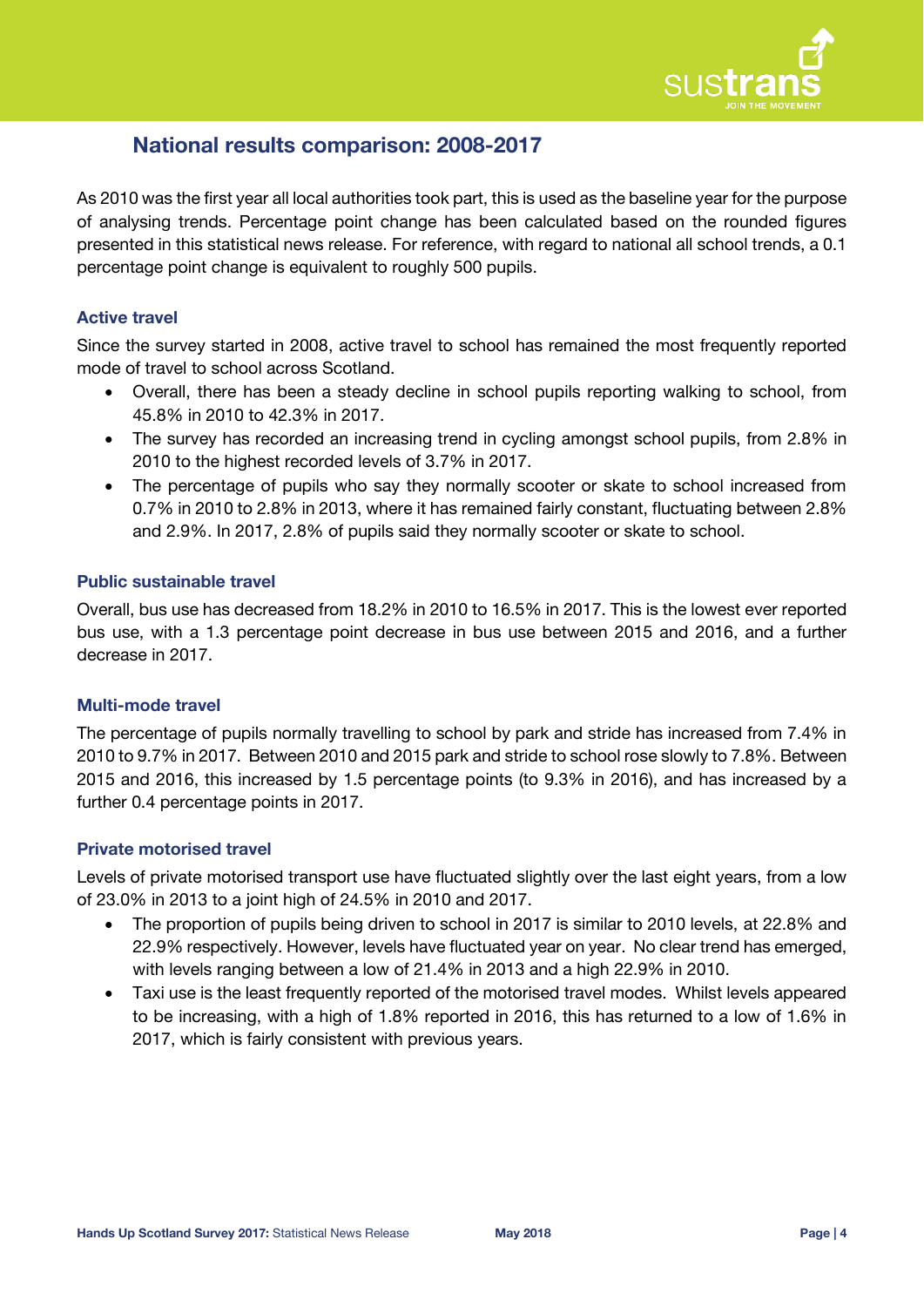

| Year | Active travel | Public<br>sustainable<br>travel | Multi-mode<br>travel | Private<br>motorised<br>travel | Other | <b>Total</b> |
|------|---------------|---------------------------------|----------------------|--------------------------------|-------|--------------|
| 2008 | 51.8%         | 18.2%                           | 6.1%                 | 23.4%                          | 0.5%  | 396,377      |
| 2009 | 49.9%         | 18.1%                           | 6.7%                 | 24.9%                          | 0.4%  | 415,804      |
| 2010 | 49.3%         | 18.2%                           | 7.4%                 | 24.5%                          | 0.5%  | 439,401      |
| 2011 | 49.9%         | 18.2%                           | 7.5%                 | 24.0%                          | 0.3%  | 427,104      |
| 2012 | 49.7%         | 18.2%                           | 7.8%                 | 23.9%                          | 0.5%  | 457,488      |
| 2013 | 50.3%         | 18.8%                           | 7.5%                 | 23.0%                          | 0.4%  | 467,397      |
| 2014 | 50.4%         | 17.7%                           | 7.8%                 | 23.5%                          | 0.5%  | 487,147      |
| 2015 | 49.7%         | 17.9%                           | 7.8%                 | 24.1%                          | 0.4%  | 480,161      |
| 2016 | 49.3%         | 16.6%                           | 9.3%                 | 24.1%                          | 0.6%  | 458,145      |
| 2017 | 48.8%         | 16.5%                           | 9.7%                 | 24.5%                          | 0.5%  | 473,160      |

#### **Table 3: National travel categories: all schools (excluding nursery) 2008 – 2017.**

# **Technical Notes**

#### **Data collection**

Data collection for the Hands Up Scotland Survey occurs on an annual basis in the second week of September. In 2017 data collection took place between 11th and 15th September. In 2018 data collection will take place between 10th and 14th September.

All 32 local authorities in Scotland are invited to take part in the Hands Up Scotland Survey. The survey is designed to record information about any and all pupils enrolled in nursery, primary, secondary, SEN and independent schools in Scotland.

This approach is designed to produce a large national dataset which can be used to examine information on mode of travel to school in detail at a national, local authority and school level as well as by school type and year group.

Pupils of primary and secondary school age are asked to respond to the Hands Up Scotland Survey themselves. Assistance may be provided to nursery or SEN school pupils by a parent, guardian or member of school staff when responding to the survey, depending on the level of support required.

#### **Response rates**

There are limitations to the comparability of data across years and school types; although survey design and methodology have remained consistent, response rates vary considerably over the 10 years that the Hands Up Scotland Survey has been conducted, and across school types. Survey receipt and response rates as a percentage of equivalent schools in Scotland and equivalent Scottish school roll are calculated using the Scottish Government Education Statistics. Data on both the number of schools and their pupil roll is available for state primary, secondary and SEN schools from the Scottish Government. Pupil roll numbers are not published for state nursery or independent schools in Scotland.

Survey receipt and response rates as a percentage of Scottish/LA school roll and as a percentage of all schools in Scotland/LA are calculated using Scottish Government Education Statistics. As above this is only available for state primary, secondary and SEN schools. It is therefore not possible to calculate these receipt or response rates from nursery or independent school types.

#### **School type**

'All state schools' includes primary, secondary and SEN schools only.

'All schools' includes primary, secondary, SEN and independent schools only.

Nursery data is presented separately as the number of nursery school respondents has more than tripled since data was first collected.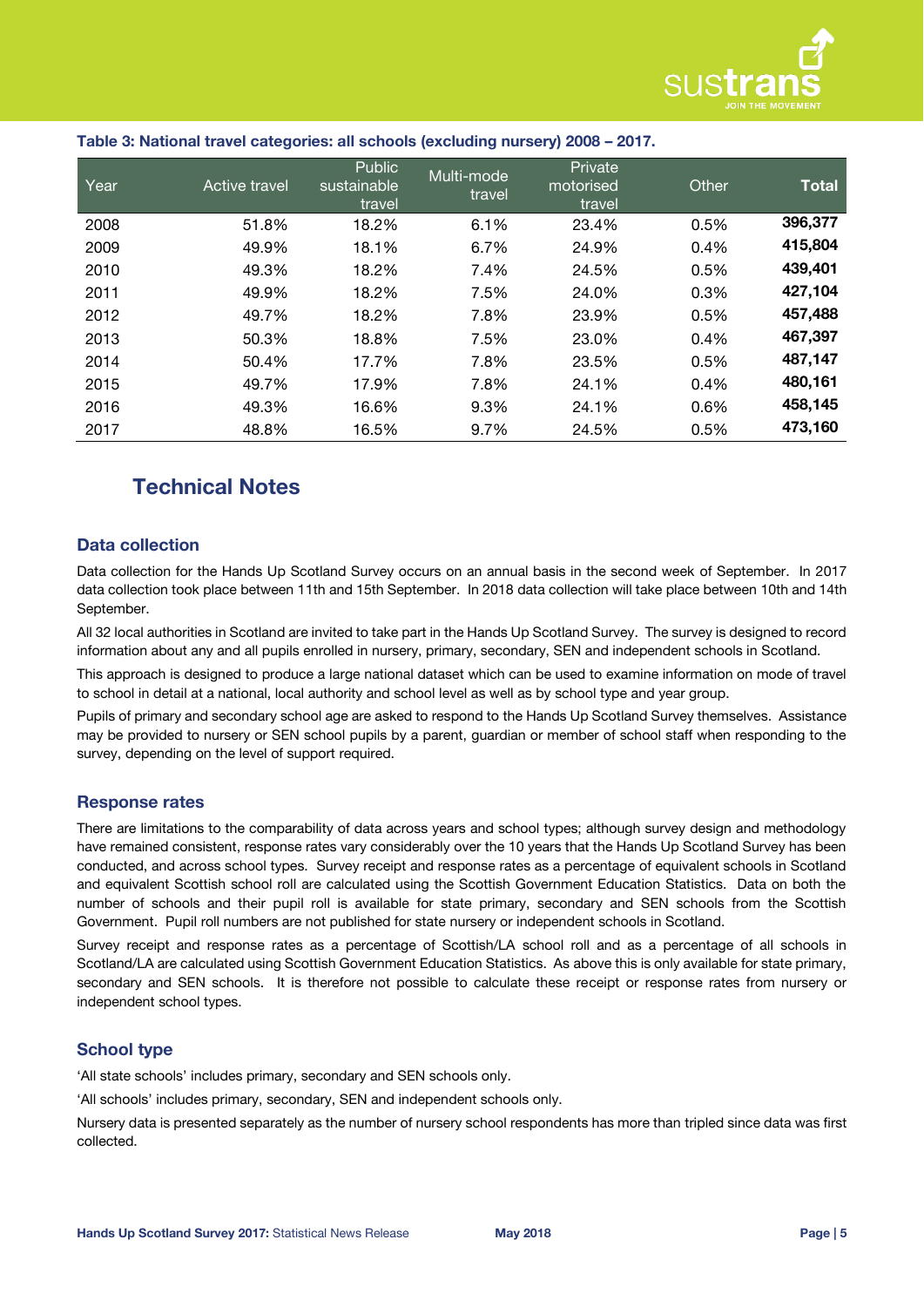

#### **Interpreting results**

The aggregated national-level results are not necessarily based on the same pupils each year as the same local authorities/schools/pupils might not respond to the survey each year. The survey data is not weighted to take this into account. This may have implications for year on year comparison; particular caution should be applied when attempting to draw conclusions from small percentage point changes. For further information regarding school participation please refer to Table 1.5 Local authority response rates: number of schools surveyed, and Table 1.6 Local authority response rates: number of schools returning data, in the Hands Up Scotland Survey National Results data tables, available from Sustrans' website, available at:

#### <http://www.sustrans.org.uk/scotland/hands-up-scotland-survey>

Where the number of responses is low (totalling less than 100), care should be taken when interpreting results. Moreover, fields with a small number of responses may see large changes in percentage between years.

A number of variables may impact on travel behaviour from year to year (e.g. weather conditions, school mergers, closures and relocations) as well as policies and schemes introduced by central and local government or individual schools. Therefore, caution should be applied when seeking to understand annual variations.

As the Hands Up Scotland Survey is carried out over a one week period, weather conditions may differ considerably from year to year. It should be noted that weather conditions have an impact on travel choices and may influence pupil response to the survey, although the phrasing of the survey question aims to overcome this limitation as much as possible.

Due to rounding, row percentages may not always add up to 100.0%, and category totals may not always add up to the values presented for individual travel modes.

In 2008, the first year of the survey, Sustrans Scotland offered a prize draw as an incentive for school participation.

In 2013, Sustrans Scotland offered a prize draw as an incentive to receive responses from all year groups. Between 2012 and 2013, the percentage of state schools responding to the survey increased from 77.0% to 78.7%. However, it is not possible to ascertain whether a proportion of these schools were encouraged by the incentive or whether this increase in school responses was the continuation of an overall trend. In 2016, an online survey platform was made available to schools, in addition to sending paper survey forms to local authority officers for manual data entry. Availability of the online survey platform continued in 2017 and local authority officers decided which method was most suitable to offer to schools in their area. The majority of local authorities opted to utilise the online survey platform but some continued with manual data entry by collecting paper survey forms from schools. Between 2015 and 2016, the percentage of state schools responding to the survey decreased from 81.1% to 76.0%. However, response rates recovered in 2017, increasing to 79.1%, which is more in line with previous survey years. It is not possible to ascertain whether this initial decrease in response rates was a result of the change in data collation method, or other unrelated factors.

It is not possible to ascertain whether the survey mode options were read out in the same order in each school or class that participated between 2008 and 2015, as the mode options presented on the survey form were tabulated. The order of presentation was consistent between 2008 and 2012, and 2013 to 2015, but inconsistent between these two time periods. From 2016, the modes have been listed, removing any ambiguity. It is not possible to ascertain whether any observed differences in mode share between these years were as a result of these changes, or other unrelated factors.

Percentage point change has been calculated based on the rounded figures presented in this summary report. If users wish to calculate percentage point change based on unrounded figures, please refer to the relevant tables in the Hands Up Scotland Survey National Results data tables, available from Sustrans' website, available at:

<http://www.sustrans.org.uk/scotland/hands-up-scotland-survey>

#### **Confidentiality**

Where a percentage represents a value of between one and four pupils, it has been suppressed to maintain anonymity of respondents and replaced with an asterisk (\*). Where suppressed data is included in the mode category calculation, the value for that category has also been suppressed.

#### **Official Statistics Publication**

The Hands Up Scotland Survey has been designated an Official Statistic in Scotland by Parliamentary Order and is produced in line with the UK Statistics Authority Code of Practice for Official Statistics. The code covers a range of measures, such as relevance, integrity, quality, accessibility, value for money and freedom from political influence.

A Parliamentary Order was passed designating Sustrans as Official Statistics Providers as of 1st June 2012 prior to the publication of Hands Up Scotland Survey 2011 results. The primary aim of Official Statistics in Scotland is to provide an